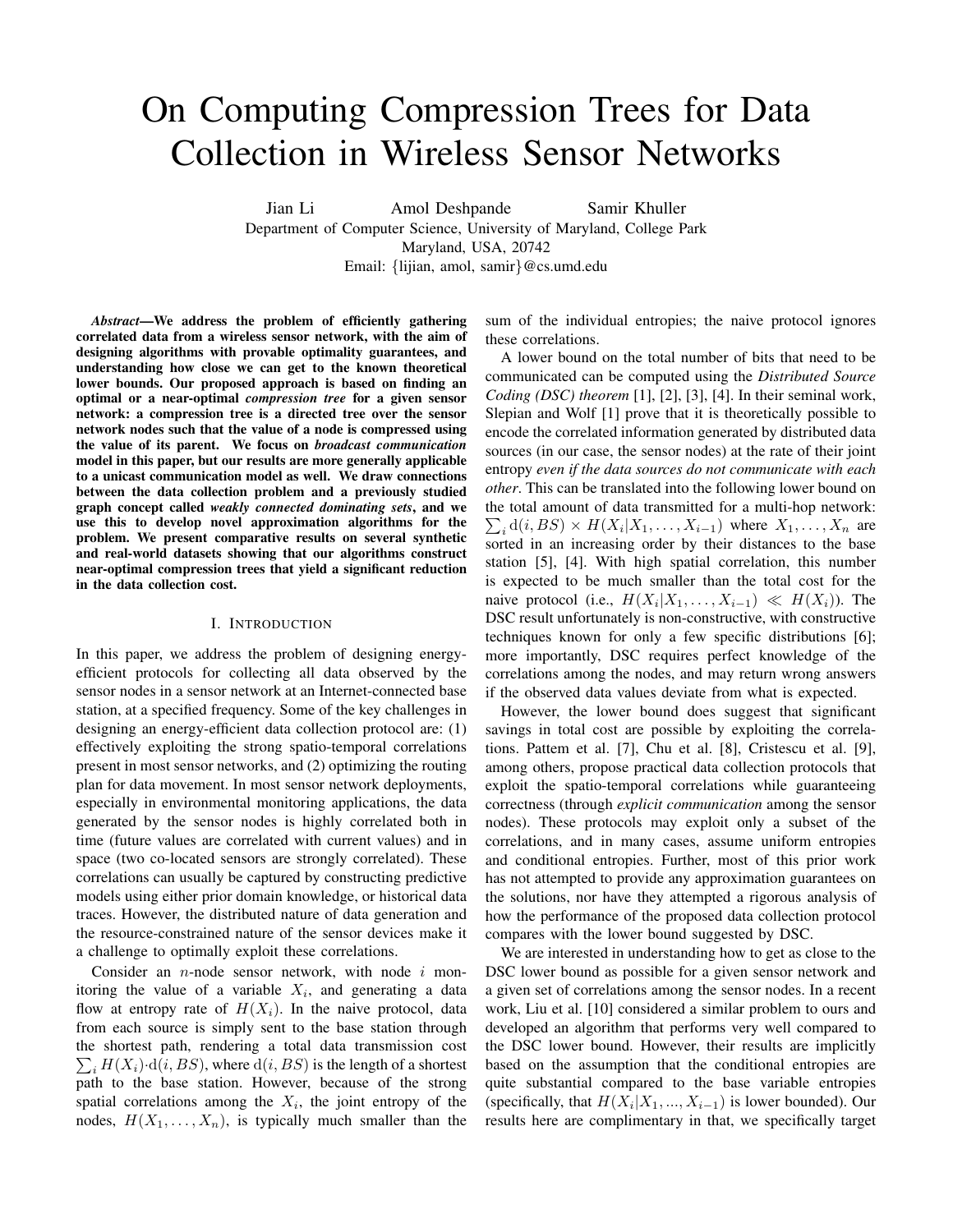the case when the conditional entropies are close to zero (i.e., the correlations are strong), and we are able to obtain approximation algorithms for that case. We note that we are also able to prove that obtaining better approximation guarantees is NP-hard, so our results are tight for that case. As we will see later, lower bounding conditional entropies enables us to get better approximation results and further exploration of this remains a rich area of future work.

In this paper, we analyze the data collection problem under the restriction that any data collection protocol can directly utilize only *second-order marginal or conditional* probability distributions – in other words, we only directly utilize pairwise correlations between the sensor nodes. There are several reasons for studying this problem. First off, the entropy function typically obeys a strong diminishing returns property in that, utilizing higher-order distributions may not yield significant benefits over using only second-order distributions. Second, learning, and utilizing, second-order distributions is much easier than learning higher-order distributions (which can typically require very high volumes of training data). Finally, we can theoretically analyze the problem of finding the optimal data collection scheme under this restriction, and we are able to develop polynomial-time approximation algorithms for solving it.

The above restriction leads to what we call *compression trees*. Generally speaking, a compression tree is simply a directed spanning tree  $T$  of the communication network, in which, the parents are used to compress the values of the children. More specifically, given a directed edge  $(u, v)$  in  $\mathcal{T}$ , the value of  $X_v$  is compressed using the value of  $X_u$ <sup>1</sup> (i.e., we use the value of  $X_u = x_u$  to compute the conditional distribution  $p(X_v|X_u = x_u)$  and use this distribution to compress the observed value of  $X_v$  (using say Huffman coding)). The compression tree also specifies a data movement scheme, specifying where (at which sensor node) and how the values of  $X_u$  and  $X_v$  are collected for compression.

The compression tree-based approach can be seen as a special case of the approach presented by one of the authors in prior work [11]. There the authors proposed using *decomposable models* for data collection in wireless sensor networks, of which compression trees can be seen as a special case. However, that work only presented heuristics for solving the problem, and did not present any rigorous analysis or approximation guarantees.

#### II. PROBLEM DEFINITION

We begin by presenting preliminary background on data compression in sensor networks, discuss the prior approaches, and then introduce the compression tree-based approach.

#### *A. Notation and Preliminaries*

We are given a sensor network modeled as an undirected, edge-weighted graph  $\mathcal{G}_C(V = \{1, \dots, n\}, E)$ , comprising of  $n$  nodes that are continuously monitoring a set of distributed attributes  $\mathcal{X} = \{X_1, \dots, X_n\}$ . The edge set E consists of pairs of vertices that are within communication radius of each other, with the edge weights denoting the communication costs. Each attribute,  $X_i$ , observed by node i, may be an environmental property being sensed by the node (e.g., *temperature*), or it may be the result of an operation on the sensed values (e.g., in an anomaly-detection application, the sensor node may continuously evaluate a filter such as " $temp > 100$ " on the observed values). If the sensed attributes are continuous, we assume that an error threshold of  $e$  is provided and the readings are binned into intervals of size 2e to discretize them. In this paper, we focus on optimal exploitation of spatial correlations at any given time  $t$ ; our approach can be generalized to handle temporal correlations in a straightforward manner.

We are also provided with the entropy rate for each attribute,  $H(X_i)$  (1  $\leq i \leq n$ ) and the conditional entropy rates,  $H(X_i|H_j)$   $(1 \leq i, j \leq n)$ , over all pairs of attributes. More generally, we may be provided with a joint probability distribution,  $p(X_1, ..., X_n)$ , over the attributes, using which we can compute the joint entropy rate for any subset of attributes. However accurate computation of such joint entropies for large subsets of attributes is usually not feasible.

We denote the set of neighbors of the node i by  $N(i)$  and let  $N(i) = N(i) \cup \{i\}$  and  $\text{deg}(i) = |N(i)|$ . We denote by  $d(i, j)$ the energy cost of communicating one bit of information along the shortest path between  $i$  and  $j$ .

We focus on the wireless communication model (WL) in this paper; specifically we assume that when a node transmits a message, all its neighbors can hear the message (*broadcast* model). We further assume that the energy cost of receiving such a broadcast message is negligible, and we only count the cost of transmitting the message. In the extended version of the paper [12], we discuss how our approach generalizes to wired communication networks, and to unicast or multicast models.

#### *B. Prior Approaches*

Given the entropy and the joint entropy rates for compressing the sensor network attributes, the key issue with using them for data compression is that the values are generated in a distributed fashion. The naive approach to using *all* the correlations in the data is (a) to gather the sensed values at a central sensor node, and (b) compress them jointly. However, even if the compression itself was computationally feasible, the data gathering cost would typically dwarf any advantages gained by doing joint compression. Prior research in this area has suggested several approaches that utilize a subset of correlations instead. Several of these approaches are illustrated in Figure 1 using a simple 5-node sensor network.

- IND: Each node compresses its own value, and sends it to the base station along the shortest path. The total communication cost is given by  $\sum_i d(i, BS) \cdot H(X_i)$ .
- Cluster: In this approach [7], [8], the sensor nodes are grouped into clusters, and the data from the nodes in

<sup>&</sup>lt;sup>1</sup>In the rest of the paper, we denote this by  $X_v|X_u$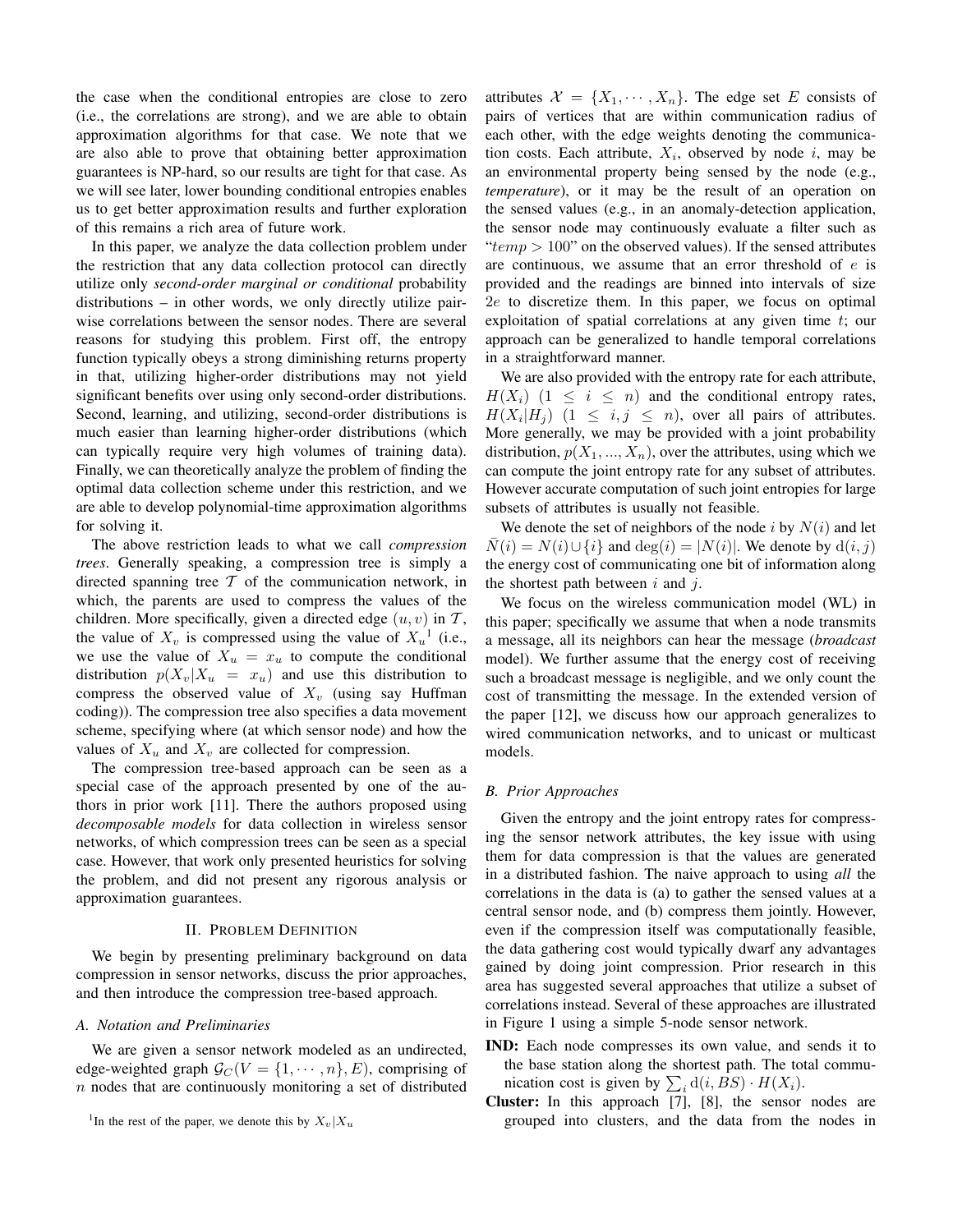

Fig. 1. Illustrating different data collection approaches – costs computed assuming  $H(X_i) = 1, H(X_i | X_j) = \epsilon, \forall i, j$ : (i) IND: correlations ignored; (ii) Cluster: using 3 clusters  $\{X_1\}, \{X_2, X_5\}, \{X_3, X_4\}$ ; (iii) DSC (theoretical optimal); (iv) Compression tree: with edges  $1 \rightarrow 2, 1 \rightarrow 3, 1 \rightarrow 5$  and  $3 \rightarrow 4$ (the cost under WN model would have been  $5 + 7\epsilon$ ).

each cluster is gathered at a node (which may be different for different clusters) and is compressed jointly. Figure 1 (ii) shows an example of this using three clusters  $\{1\}, \{2, 5\}, \{3, 4\}.$  Thus the intra-cluster spatial correlations are exploited during compression; however, the correlations across clusters are not utilized.

- Cristescu et al. [9]: The approach proposed by Cristescu et al. is similar to ours, and also only uses second-order distributions. However they only consider the unicast communication model, and further assume that the entropies and conditional entropies are uniform. Rickenbach et al. [13] also present results under similar assumptions.
- DSC: Distributed source coding (DSC), although not feasible in this setting for the reasons discussed earlier, can be used to obtain a lower bound on total communication cost as follows [5], [9], [4]. Let the sensor nodes be numbered in increasing order by distances from the base station (i.e., for all i,  $d(i, BS) \leq d(i + 1, BS)$ ). The optimal scheme for using DSC is as follows:  $X_1$  is compressed by itself, and transmitted directly to the sink (incurring a total cost of  $d(1, BS) \times H(X_1)$ . Then,  $X_2$  is compressed according to the conditional distribution of  $X_2$  given the value of  $X_1$ , resulting in a data flow rate of  $H(X_2|X_1)$  (since the sink already has the value of  $X_1$ , it is able to decode according this distribution). Note that, according to the distributed source coding theorem [1], sensor node 2 does not need to know the actual value of  $X_1$ . Similarly,  $X_i$  is compressed according to its conditional distribution given the values of  $X_1, \ldots, X_{i-1}$ . The total communication cost incurred by this scheme is given by:

 $\sum_{i=1}^{n} d(i, BS) \times H(X_i | X_1, \ldots, X_{i-1})$ 

Figure 1 (iii) shows this for our running example (note that 5 is closer to sink than 3 or 4).

RDC: Several approaches where data is compressed along the way to the base station (*routing driven compression* [7], [14], [15]) have also been suggested. These however require joint compression and decompression of large numbers of data sources inside the network, and hence may not be suitable for resource-constrained sensor networks.

Dominating Set-based: Kotidis [16] and Gupta et al. [17], among others, consider approaches based on using a representative set of sensor nodes to approximate the data distribution over the entire network; these approaches however do not solve the problem of exact data collection, and cannot provide correctness guarantees.

As we can see in Figure 1, if the spatial correlation is high, both IND and Cluster incur much higher communication costs than DSC. For example, if  $H(X_i) = 1, \forall i$ , and if  $H(X_i | X_j) =$  $\epsilon \approx 0, \forall i, j$  (i.e., if the spatial correlations are almost perfect), the total communication costs of IND, Cluster (as shown in the figure), and DSC would be 9, 6, and 1 respectively.

#### *C. Compression Trees*

As discussed in the introduction, in practice, we are likely to be limited to using only low-order marginal or conditional probability distributions for compression in sensor networks. In this paper, we begin a formal analysis of such algorithms by analyzing the problem of optimally exploiting the spatial correlations under the restriction that we can only use secondorder conditional distributions (i.e., two-variable probability distributions). A feasible solution under this restriction is fully specified by a directed spanning tree  $T$  rooted at  $r$  (called a *compression tree*) and a data movement scheme according to  $T$ . In particular, the compression tree indicates which of the second-order distributions are to be used, and the data movement scheme specifies an actual plan to implement it.

More formally, let  $p(i)$  denote the parent of i in T. This indicates that both  $X_i$  and  $X_{p(i)}$  should be gathered together at some common sensor node, and that  $X_i$  should be compressed using its conditional probability distribution given the value of  $X_{p(i)}$  (i.e.,  $p(X_i | X_{p(i)} = x_{p(i)})$ ). The compressed value is communicated to the base station along the shortest path, resulting in an entropy rate of  $H(X_i | X_{p(i)})$ . Finally, the root of the tree,  $r$ , sends it own value directly to the base station,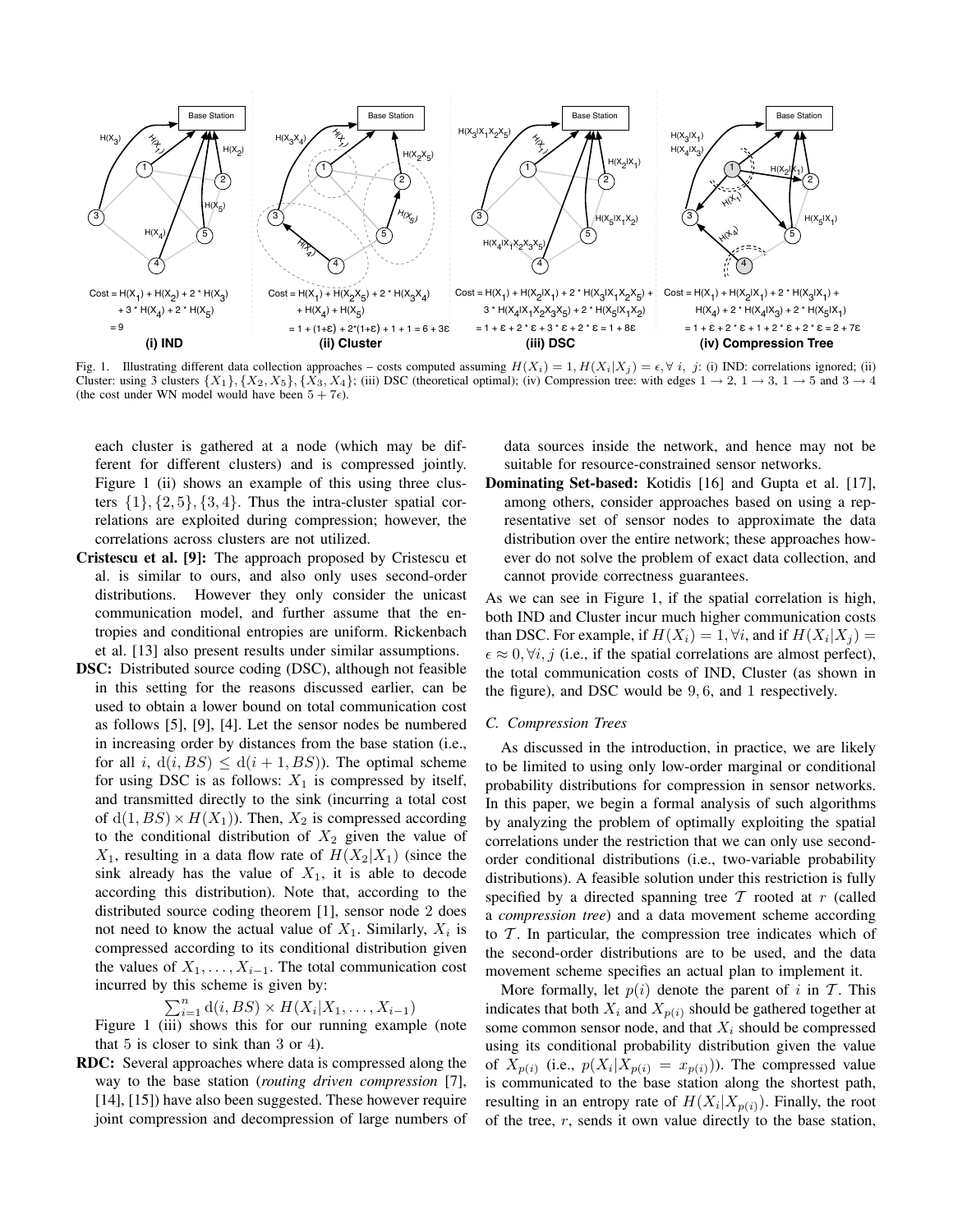resulting in an entropy rate of  $H(X_r)$ . It is easy to see that the base station can reconstruct all the values. The data movement plan specifies how the values of  $X_i$  and  $X_{p(i)}$  are collected together for all  $i$ .

In this paper, we address the optimization problem of finding the optimal compression tree that minimizes the total communication cost, for a given communication topology and a given probability distribution over the sensor network variables (or the entropy rates for all variables, and the joint entropy rates for all pairs of variables).

We note that the notion of compression trees is quite similar to the so-called *Chow-Liu trees* [18], used for approximating large joint probability distributions.

*Example 1: Figure 1 (iv) shows the process of collecting data using a compression tree for our running example, under the broadcast communication model. The compression tree (not explicitly shown) consists of four edges:*  $1 \rightarrow 2$ ,  $1 \rightarrow 3$ ,  $1 \rightarrow 5$ *and*  $3 \rightarrow 4$ *. The data collections steps are:* 

- *1. Sensor nodes* 1 *and* 4 *broadcast their values, using*  $H(X_1)$  *and*  $H(X_4)$  *bits respectively. The Base Station receives the value of*  $X_1$  *in this step.*
- 2. *Sensor nodes* 2, 3, and 5 *receive the value of*  $X_1$ *, and compress their own values using the conditional distributions given* X1*. Each of them sends the compressed values to the base station along the shortest path.*
- *3. Sensor node* 3 *also receives the value of* X4*, and it compresses* X<sup>4</sup> *using its own value. It sends the compressed value (at an entropy rate of*  $H(X_4|X_3)$ *) to the base station along the shortest path.*
- *The total (expected) communication cost is thus given by:*

$$
H(X_1) + H(X_4) + H(X_2|X_1) + 2 \times H(X_3|X_1) +
$$
  
2 \times H(X\_5|X\_1) + 2 \times H(X\_4|X\_3)

*If the conditional entropies are very low, as is usually the case, the total cost will be simply*  $H(X_1) + H(X_4)$ *.* 

## *D. Compression Quality of a Solution*

To analyze and compare the quality of the solutions with the DSC approach, we subdivide the total communication cost incurred by a data collection approach into two parts:

Necessary Communication (NC): As discussed above, for practical reasons, data collection schemes typically use a subset of the correlations present in the data (e.g. Cluster only uses intra-cluster correlations, our approach only uses second-order joint distributions). Given the specific set of correlations utilized by an approach, there is a minimum amount of communication that will be incurred during data collection. This cost is obtained by computing the DSC cost assuming only those correlations are present in the data. For a specific compression tree, the NC cost is computed as:

 $H(X_r) \times d(r, BS) + \sum_{i \in V} H(X_i | X_{p(i)}) \times d(i, BS)$ The NC cost for the Cluster solution shown in Figure 1(ii) is  $4 + 5\epsilon$ , computed as:

$$
H(X_1) + H(X_2) + 2 \cdot H(X_5|X_2) + 2 \cdot H(X_3) + 3 \cdot H(X_4|X_3)
$$

In some sense, NC cost measures the penalty of ignoring some of the correlations during compression. For Cluster, this is typically quite high – compare to the NC cost for DSC (=  $1 + 8\epsilon$ ). On the other hand, the NC cost for the solution in Figure 1 (iv) is  $1 + 8\epsilon$  (i.e., it is equal to the NC cost of DSC – we note that this is an artifact of having uniform conditional entropies, and does not always hold).

Intra-source Communication (IC): This measures the cost of explicitly gathering the data together as required for joint compression. By definition, this cost is 0 for DSC. We compute this by subtracting the NC cost from the total cost. For the solutions presented in Figures 1 (ii) and (iv), the IC cost is  $2 - 2\epsilon$  and  $1 - \epsilon$  respectively. The broadcast communication model significantly helps in reducing this cost for our approach.

The key advantage of our compression tree-based approach is that its NC cost is usually quite close to DSC, whereas the other approaches, such as Cluster, can have very high NC costs because they ignore a large portion of the correlations.

#### *E. Solution Space*

In our optimization algorithms, we consider searching among two different classes of compression trees.

- *Subgraphs of G (SG):* Here we require that the compression tree be a subgraph of the communication graph. In other words, we compress  $X_i$  using  $X_j$  only if i and  $j$  are neighbors.
- *No restrictions (NS)*: Here we don't put any restrictions on the compression trees. As expected, searching through this solution space is much harder than SG.

In general, we expect to find the optimal solution in the SG solution space; this is because the correlations are likely to be stronger among neighboring sensor nodes than among sensor nodes that are far away from each other.

Finally, we define β as the *bounded conditional entropy parameter*, which bounds the ratio of conditional entropies for any pair of variables that can be used to compress each other. Formally,  $\frac{1}{\beta} \leq \frac{H(X_i|X_j)}{H(X_j|X_i)} \leq \beta$  for any nodes i and j and some constant  $\beta \geq 1$ . For the SG problem, this is taken over pairs of adjacent nodes and for the NS problem, it is taken over all pairs. Moreover, the above property implies that the ratio of entropies between any pair of nodes is also bounded,  $\frac{1}{\beta} \leq \frac{H(X_i)}{H(X_i)} \leq \beta.$ 

We expect  $\beta$  to be quite small ( $\approx$  1) in most cases (especially if we restrict our search space to SG). Note that, if the entropies are uniform  $(H(X_i) = H(X_i))$ , then  $\beta = 1$ .

### *F. Summary of Our Results*

We refer to the two problems that we focus on in this paper by WL-SG (where compression trees are restricted to be subgraphs of  $G$ ), and WL-NS (no restrictions on compression trees). Below we summarize our key results.

1) (Section III-A) We first consider the WL-SG problem under an *uniform entropy and conditional entropy assumption*, i.e., we assume that  $H(X_i) = 1 \ \forall i$ and  $H(X_i|X_j) = \epsilon \ \forall i, j, i \neq j$ . We develop a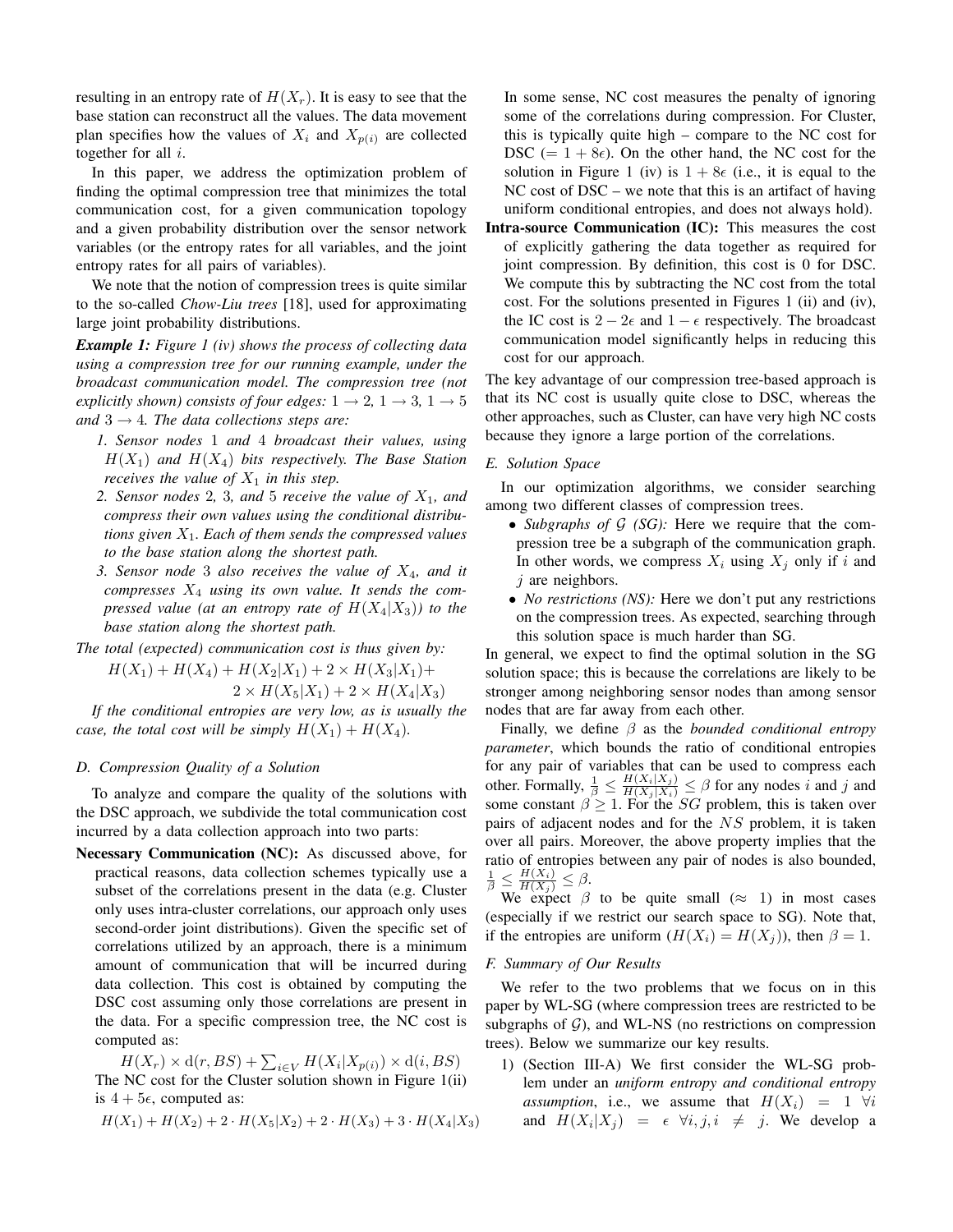$\left(\frac{1}{1+2\epsilon(d_{avg}-1/2)}(H_{\Delta}+1)+2\right)$ -approximation for this problem, where  $d_{avg}$  is the average distance to the base station.

- 2) (Section III-B and III-C) We develop a unified generic greedy framework which can be used for approximating the problem under various communication cost models.
- 3) (Section III-D and III-E) We show that, for wireless communication model, the greedy framework gives a  $4\beta^2 H_n$  approximation factor for the SG solution space and and an  $O(\beta^3 n^{\epsilon} \log n)$  (for any  $\epsilon > 0$ ) factor for the NS solution space.
- 4) (Section IV) We illustrate through an empirical evaluation that our approach usually leads to very good data collection schemes in presence of strong correlations. In many cases, the solution found by our approach performs nearly as well as the theoretical lower bound given by DSC.

### III. APPROXIMATION ALGORITHMS

We first present an approximation algorithm for the WL-SG problem under the uniform entropy assumption; this will help us tie the problem with some previously studied graph problems, and will also form the basis for our main algorithms. We then present a generic greedy framework that we use to derive approximation algorithms for the remaining problems.

# *A. The WL-SG Model: Uniform Entropy and Conditional Entropy Assumption*

Without loss of generality, we assume that  $H(X_i) = 1$ ,  $\forall i$ and  $H(X_i | X_j) = \epsilon$   $\forall i, j$ , for all adjacent pairs of nodes  $(X_i, X_j)$ . We expect that typically  $\epsilon \ll 1$ .

For any compression tree that satisfies the SG property, the data movement scheme must have a subset of the sensor nodes locally broadcast their (compressed) values, such that for every edge  $(u, v)$  in the compression tree, either u or v (or both) broadcast their values. (If this is not true, then it is not possible to compress  $X_v$  using  $X_u$ .) Let S denote this subset of nodes. Each of the remaining nodes only transmits  $\epsilon$  bits of information.

To ensure that the base station can reconstruct all the values, S must further satisfy the following properties: (1) S must form a dominating set of  $\mathcal{G}_C$  (any node  $\notin S$  must have a neighbor in  $S$ ). (2) The graph formed by deleting all edges  $(x, y)$  where  $x, y \in V \setminus S$  is connected. Property (1) implies every node should get at least one of its neighbors' message for compression and property (2) guarantees the connectedness of the compression tree given S broadcast. Graph-theoretically this leads to a slightly different problem than both the classical Dominating Set (DS) and Connected Dominating Set (CDS) problems[19]. Specifically, S must be a Weakly Connected Dominating Set (WCDS) [20] of  $\mathcal{G}_C$ .

In the network shown in Figure 2, nodes 4, 3, 9 and 10 form a WCDS, and thus locally broadcasting them can give us a valid compression tree (shown in Figure 2 (ii)). However, note that nodes 4, 9, 10 and 2 form a DS but not a WCDS. As a result, we cannot form a compression tree with these nodes performing local broadcasts (there would be no way to reconstruct the values of both  $X_3$  and  $X_2$ ).

The approach for the CDS problem that gives a  $2H<sub>\Delta</sub>$ approximation [19], gives a  $H_{\Delta}+1$  approximation<sup>2</sup> for WCDS [20]. We use this to prove that:

*Theorem 1:* Let the average distance to the base station be  $d_{avg} = \frac{\sum_j d(j, BS)}{n}$  $\frac{1}{n}$ . The approximation for WCSD yields a  $\left(\frac{1}{1+2\epsilon(d_{avg}-1/2)}(H_{\Delta}+1)+2\right)$ -approximation for WL-SG problem under uniform entropy and conditional entropies assumption.

*Proof:* The proofs of the theorems and the lemmas are omitted due to space constraints, and can be found in the extended version of the paper [12].

From the above theorem, if  $\epsilon$  is small enough, say  $\epsilon$  =  $o(\frac{1}{d_{avg}})$ , the approximation ratio is approximately  $H_{\Delta}$ ). On the other hand, if  $\epsilon$  is large, the approximation ratio becomes better. Specifically, if  $\epsilon \approx H_{\Delta}/d_{avg}$ , then we get a constant approximation. This matches our intuition that the hardness of approximation comes mainly from the case when the correlations are very strong. We can further formalize this – by a standard reduction from the set cover problem which is hard to approximate within a factor of  $(1 - \delta) \ln n$  for any  $\delta > 0$  [21], we can prove:

*Theorem 2:* The WL-SG problem can not be approximated within a factor of  $(1 - \delta) \ln n$  for any  $\delta > 0$  even with uniform entropy and conditional entropy, unless  $NP \subseteq$  $DTIME(n^{\log \log n})$ .

#### *B. The Generic Greedy Framework*

We next present a generic greedy framework that helps us analyze the rest of the problems.

Suppose node  $p(i)$  is the parent of node i in the compression tree T. Let  $I_{i,p(i)}$  denote the node where  $X_i$  is compressed using  $X_{p(i)}$ . We note that this is not required to be i or j, and could be any node in the network. This makes the analysis of the algorithms very hard. Hence we focus on the set of feasible solutions of the following restricted form:  $I_{i,j}$  is either node i or  $j$ . The following lemma states that the cost of the optimal restricted solution is close to the optimal cost.

*Lemma 1:* Let the optimal solution be *OPT* and the optimal restricted solution be OPT. We have cost(OPT)  $\leq$  $(2 + \beta)\text{cost}(OPT)$ . Furthermore, for WL-SG model,  $cost(OPT) \leq 2cost(OPT)$ .

Our algorithm finds what we call an *extended compression tree*, which in a final step is converted to a compression tree. An *extended compression tree*  $\overline{T}$  corresponding to a compression tree  $\mathcal T$  has the same underlying tree structure, but each edge  $e(i, j) \in \mathcal{T}$  is associated with an *orientation* specifying the raw data movement. Basically, an extended compression tree naturally suggests a restricted solution in which an edge from i to j in  $\overrightarrow{T}$  implies that i ships its raw data to  $i$  and the corresponding compression is carried out at j. We note that the direction of the edges in  $\overrightarrow{T}$  may not be

 $\sum_{i=1}^n \frac{1}{i}$ .  $^{2}\Delta$  is the maximum degree and  $H_n$  is the nth harmonic number, i.e,  $H_n =$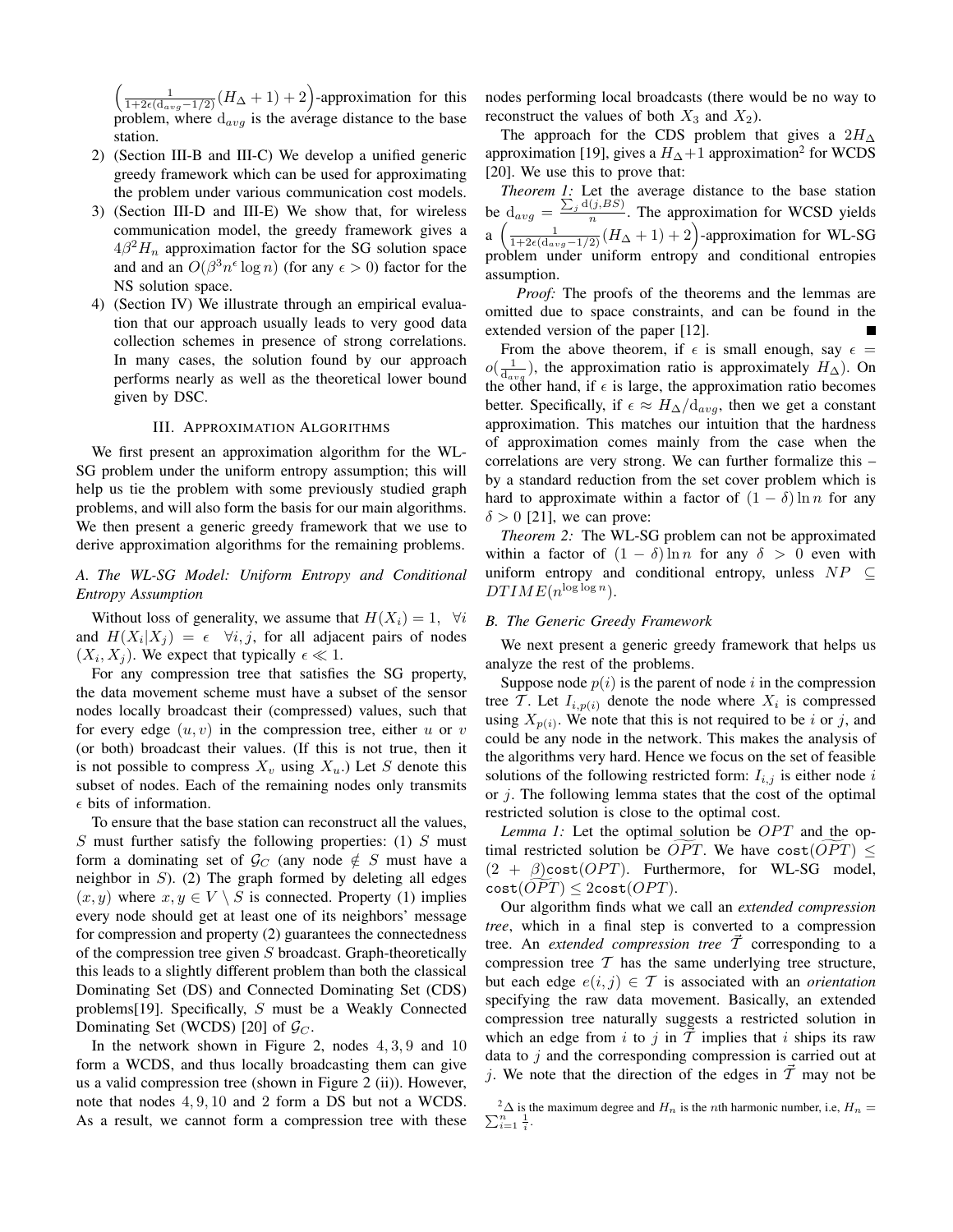

Fig. 2. (i) A weakly connected dominating set of the sensor network is indicated by the shaded nodes, which locally broadcast their values; (ii) The corresponding compression tree (e.g. Node 3 is compressed using the value of Node 1 at Node 1, whereas Node 5 is compressed using the value of Node 4 at Node 5).

the same as in  $T$  where edges are always oriented from the root to the leaves, irrespective of the data movement. In the following, we refer *the parent of* node i to be the parent in T, i.e, the node one hop closer to the root, denoted by  $p(i)$ .

The main algorithm greedily constructs an extended compression tree by greedily choosing subtrees to merge in iterations. We start with a empty graph  $\mathcal{F}_1$  that consists of only isolated nodes. During the execution, we maintain a forest in which each edge is directed. In each iteration, we combine some trees together into a new larger tree by choosing the most (or approximately) cost-effective *treestar* (defined later). Let the forest at the start of the ith iteration be  $\mathcal{F}_i$ . A treestar  $TS$  is specified by k trees in  $\mathcal{F}_i$ , say  $T_1, \ldots, T_k$ , a node  $r \notin T_j (1 \leq j \leq k)$  and k directed edges  $e_j = (r, v_j)(v_j \in T_j, 1 \le j \le k)$  We call r the center,  $T_1, \ldots, T_k$  the *leaf-trees*,  $e_i$  the *leaf-edges*. The treestar  $TS$ is a specification of the data movement of  $X_r$ , which we will explain in detail shortly. Once a treestar is chosen, the corresponding data movement is added to our solution. The algorithm terminates when only one tree is left which will be our extended compression tree  $\vec{T}$ .

Let r be the center of  $TS$  and S be the subset indices of leaf-trees. We define the cost of  $TS$  (cost( $TS$ )) to be

$$
\min_{v_j \in T_j, j \in S} (c(r, \{v_j\}_{j \in S}) H(X_r) + \sum_{j \in S} H(X_{v_j} | X_r) d(v_j, BS))
$$

where  $c(r, \{v_i\}_{i\in S})$  is the minimum cost for sending  $X_r$  from  $r$  to all  $v_j$ 's. Essentially, the first term corresponds roughly to the cost of intra-source communication (raw data movement of  $X_r$ ), denoted  $IC(TS)$  and the second roughly to the necessary communication (conditional data movement), denoted  $NC(TS)$ . We say that the corresponding data movement is an *implementation* of the treestar. The cost function  $c()$  differs for different cost models of the problem; we will specify its concrete form later.

We define the *cost effectiveness* of the treestar TS to be  $ceff(\mathcal{TS}) = \frac{\text{cost}(\mathcal{TS})}{k+1}$  where k is the number of leaf-trees in  $TS$ . In each iteration, we will try to find the most cost effective treestar. Let *Mce-Treestar*( $F_i$ ) be the procedure for finding the most (or approximately) cost effective treestar on Fi . The actual implementation of the procedure *Mce-Treestar*



Fig. 3. Illustrating the Treestar algorithm: First the treestars centered at nodes 10, 9 and 3 are chosen, and finally the treestar centered at node 4 is chosen. This causes the parents of nodes 1 and 5 to be re-defined as node 4, the parent of node 9 to be defined as node 5, and the parent of node 3 to be defined as node 1. (i) also shows an extended compression tree.

will be described in detail in the discussion of each cost model. In some cases, finding the most cost-effective treestar is NPhard and we can only approximate it.

We now discuss the final data movement scheme and how the cost of the final solution has been properly accounted in the treestars that were chosen. Suppose in some iteration, a treestar  $TS$  is chosen in which the center node r sends its raw information to each  $v_j (v_j \in T_j, j \in S)$  (S is the set of indices of leaf-trees in  $TS$ ). The definition of the cost function suggests that  $X_{v_j}$  is compressed using  $X_r$  at  $v_j$ , and the result is sent from  $v_j$  to BS. However, this may not be consistent with the extended compression tree  $\vec{T}$ . In other words, some  $v_i$  may later become the parent of r, due to latter treestars being chosen, in  $\vec{T}$  which implies that r should be compressed using  $v_i$  instead of the other way around. Suppose some leaf  $v_p(v_p \in T_p, p \in S)$  is the parent of r in  $\overline{T}$ . The actual data movement scheme is determined as follows. We keep the raw data movement induced by  $TS$  unchanged, i.e, r still sends  $X_r$  to each  $v_j (j \in S)$ . But now,  $X_r | X_{v_p}$  instead of  $X_{v_p} | X_r$ is computed on node  $v_p$  and sent to the base station. Other leaves  $v_j (j \neq p)$  still compute and send  $X_{v_j} | X_r$ . It is easy to check this data movement scheme actually implements the extended compression tree  $\tilde{T}$ .

For instance, in Figure 3, node 3 is initially the parent of node 1, but later node 4 becomes the parent of node 1, and in fact node 1 ships  $X_1|X_4$  to the base station (and not  $X_1|X_3$ ). Node 1 now being the parent of node 3 also compresses  $X_3$ and sends  $X_3|X_1$  to BS. Due to the fact that  $\frac{1}{\beta} \leq \frac{H(X|Y)}{H(Y|X)} \leq$ β, the actual data movement cost is at most β times the sum of the treestar costs. Thus every part of the communication cost incurred is counted in some treestar. We formalize the above observations as the following lemma:

*Lemma 2:* Let  $TS_i$  be the treestars we choose in iteration  $i$  for  $1\leq i\leq \ell.$  Then:  $\mathsf{cost}(\mathcal{T})\leq \beta\sum_{i=1}^{\ell} \mathsf{cost}(\mathcal{TS}_i).$ 

The pseudocode for constructing  $\overrightarrow{T}$  and the corresponding communication scheme is given in Algorithm 1.

#### *C. The Generic Analysis Framework*

OPT is defined as the optimal restricted solution. Let  $TS_i$ be the treestar computed in iteration i. After  $\ell$  iterations (it is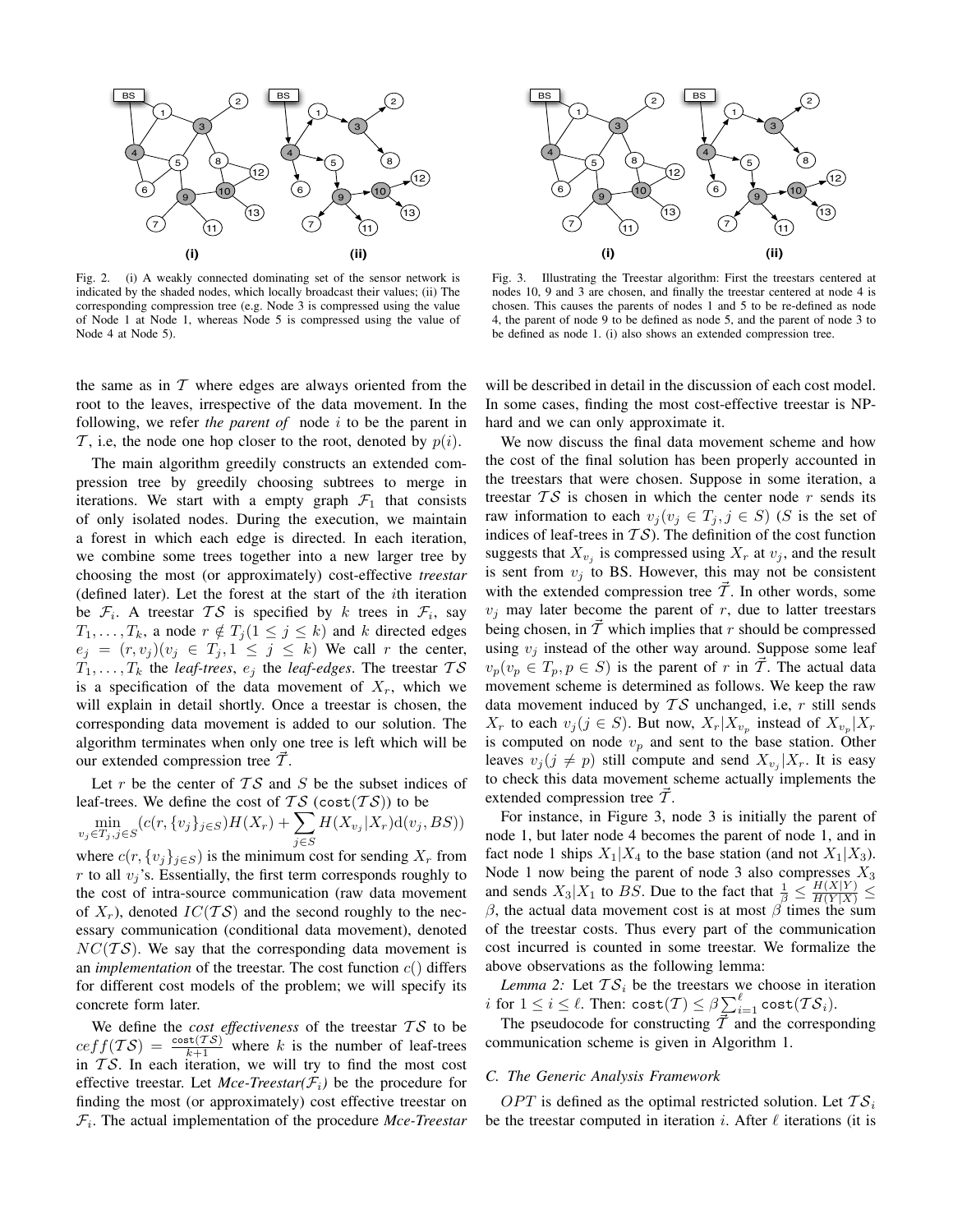Algorithm 1: The Generic Greedy Framework

 $\mathcal{F}_1 = \bigcup_{i=1}^n \{\{X_i\}\};$  $i \rightarrow 1$ ; while  $\mathcal{F}_i$  is not a spanning tree do  $TS_i = Mce - Treestar(\mathcal{F}_i);$ Let  $E(TS_i)$  be leaf-edges of  $TS_i$  and r is the center of  $TS_i$ ;  $\mathcal{F}_{i+1} \leftarrow \mathcal{F}_i + E(T\mathcal{S}_i);$  $T_r \leftarrow T_r + IC(TS_i);$  $i = i + 1;$  $\vec{\mathcal{T}} = \mathcal{F}_i;$ **for** each directed edge  $e(i, j) \in E(\overrightarrow{T})$  **do** if i *is the parent of* j then Compute  $X_j | X_i$  at j and send it to BS; else Compute  $X_i | X_j$  at j and send it to  $BS$ ;

easy to see  $\ell$  must be smaller than n), the algorithm terminates. We assume in each iteration, *Mce-Treestar* is guaranteed to find an  $\alpha$ -approximate most cost-effective treestar. We assume further the bounded conditional entropy parameter is  $\beta$ , Given these, we can prove that:

*Theorem 3:* We can find a  $2\alpha\beta^2H_n$  approximate restricted solution T in polynomial time, i.e.,cost(T)  $\leq$  $\beta \sum_{i=1}^\ell \mathsf{cost}(\mathcal{TS}_i) \leq 2\alpha \beta^2 H_n \mathsf{cost}(OPT).$ 

# *D. The WL-SG Model*

We first specify the cost function  $c(r, \{v_j\}_{j\in S})$  in the wireless sensor network model where we require the compression tree to be a subgraph of the communication graph and then give a polynomial time algorithm for finding the most costeffective treestar.

Recall  $c(r, \{v_i\}_{i \in S})$  is cost of sending  $X_r$  from r to all v<sub>j</sub>'s. It is easy to see  $c(r, \{v_j\}_{j\in S}) = H(X_r)$  since we require  $v_j$  to be adjacent to r and a single broadcast of  $X_r$  from r can accomplish the communication. The most cost-effective treestar can be computed as follows: We fix a node  $r$  as the center to which all leaf-edges will connect. Assume  $T_1, T_2, \ldots$  are sorted in a non-increasing order of  $h(r, T_j) = \min_{v \in T_j \cap N(r)} H(X_v | X_r) d(v, BS)$ .  $h(r, T_j)$  captures the minimum cost of sending the data of some node in  $T_i \cap N(r)$  conditioned on  $X_r$  to the base station. The most cost-effective treestar is determined simply by

$$
\min_{k} \left\{ \frac{H(X_r) + \sum_{j=1}^{k} h(r, T_j)}{k+1} \right\}
$$

.

In each iteration, for each candidate center  $r$ , sorting  $h(r, T_i)$ s needs  $O(\deg(r) \log \deg(r))$  time. So, the mosteffective treestar can be found in  $O(|E| \log n)$  time. Therefore, the total running time is  $O(n|E| \log n)$ . In each iteration, for each candidate center r, sorting  $h(r, T<sub>i</sub>)$ s needs  $O(\deg(r) \log \deg(r))$  time. Using Lemma 1 and Theorem 3, we obtain the following.

*Theorem 4:* We can compute a  $4\beta^2 H_n$ -approximation for the WL-SG model in  $O(n|E| \log n)$  time.

## *E. The WL-NS Model*

Here we don't put any restrictions on the compression trees. Thus, a source node is able to send the message to a set of nodes through a Steiner tree and the cost for sending one bit is the sum of the weights of all inner nodes of the Steiner tree (due to the broadcasting nature of wireless networks). In graph theoretic terminology, it is the cost of the connected dominating set that includes the source node and dominates all terminals. Formally, the cost of the treestar  $TS$  with node  $r$  as the center and  $S$  be the set of indices of the leaf-trees is defined to be:

$$
\min_{v_j \in T_j} \left( Cds(r, \{v_j\}_{j \in S}) H(X_r) + \sum_{j \in S} H(X_{v_j} | X_r) d(v_j, BS) \right)
$$

where  $Cds()$  is the minimum connected set dominating all nodes in its argument.

Next, we discuss how to find the most effective treestar. We reduce the problem to the following version of the directed steiner tree problem [22].

*Definition 1:* Given a weighted directed graph G, a specified root  $r \in V(G)$ , an integer k and a set  $X \subseteq V$  of terminals, the *D-Steiner* $(k, r, X)$  problem asks for a minimum weight directed tree rooted at  $r$  that can reach any  $k$  terminals in  $X$ . It has been shown that the D-Steiner $(k, r, X)$  problem can be approximated within a factor of  $O(n^{\epsilon})$  for any fixed  $\epsilon > 0$ within time  $O(n^{O(\frac{1}{\epsilon})})$  [22].

The reduction is as follows. We first fix the center  $r$ . Then, we create a undirected node-weighted graph D. The weight of each node is  $H(X_r)$ . For each node v, we create a copy v' with weight  $w(v') = H(X_v|X_v) d(v, BS)$  and add an edge  $(u, v')$  for each  $u \in \overline{N}(v)$ . For each tree component  $T_j$ , we create a group  $g_j = \{v'|v \in T_j\}$ . Then, we construct the directed edge-weighted graph . We replace each undirected edge with two directed edges of opposite directions. For each group  $g_i$ , we add one node  $t_i$  and edges  $(v, t_i)$  for all  $v \in g_i$ . The following standard trick will transfer the weight on nodes to directed edges. For each vertex  $v \in V(D)$ , we replace it with a directed edge  $(v', v'')$  with the same weight as  $w(v)$ such that  $v'$  absorbs all incoming edges of  $v$  and  $v''$  takes all outgoing edges of v. We let all  $t_i$ 's be the terminals we want to connect. It is easy to see a directed steiner tree connecting  $k$  terminals in the new directed graph corresponds exactly to a treestar with  $k$  leaf-trees.

*Theorem 5:* We develop an  $O(\beta^3 n^{\epsilon} \log n)$ -approximation for the WL-NS model for any fixed constant  $\epsilon > 0$  in  $O(n^{O(\frac{1}{\epsilon})})$  time.

#### IV. EXPERIMENTAL EVALUATION

We conducted a comprehensive simulation study over several datasets comparing the performance of several approaches for data collection. Our results illustrate that our algorithms can exploit the spatial correlations in the data effectively, and perform comparably to the DSC lower bound. Below we present results over a few representative settings.

### Comparison systems:

We compare the following data collection methods.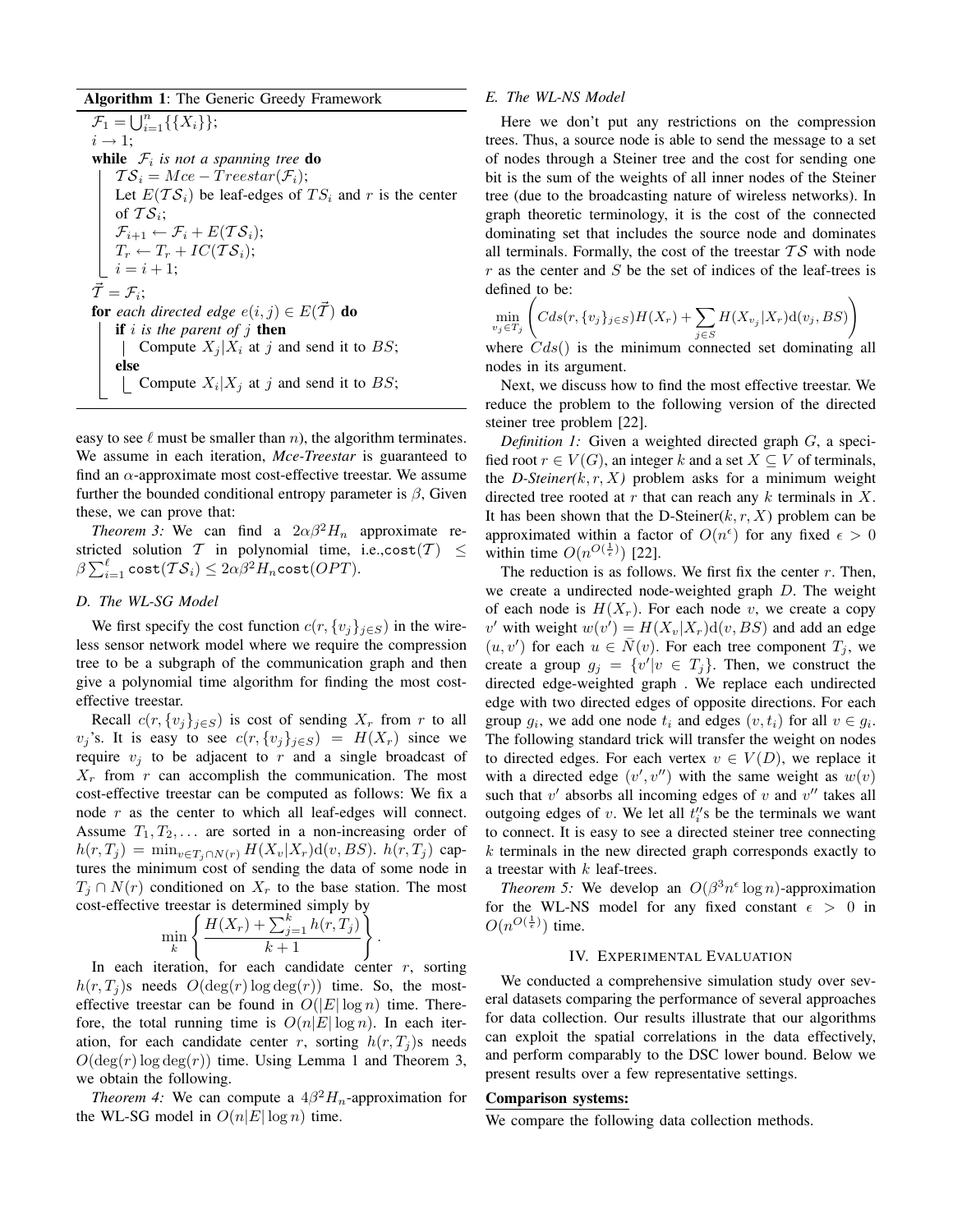

- IND (Sec. II-B): Each node compresses its data independently of the others.
- Cluster (Sec. II-B): The clusters are chosen using the greedy algorithm presented in Chu et al. [8] – we start with each node being in its own cluster, and combine clusters greedily, till no improvement is observed.
- DSC: the theoretical lower bound is plotted (Sec. II-B).
- TreeStar: Our algorithm, presented in Sec. III-D, augmented with a greedy local improvement step<sup>3</sup>.

For the TreeStar algorithm, we also show the NC cost (which measures how well the compression tree chosen by TreeStar approximates the original distribution). This cost is lower bounded by the cost of DSC (which uses the best possible compression tree).

# Rainfall Data:

For our first set of experiments, we use an analytical expression of the entropy that was derived by Pattem et al. [7] for a data set containing *precipitation* data collected in the states of Washington and Oregon during 1949-1994<sup>4</sup> . All the nodes have uniform entropy  $(H(X_i) = h)$ , and the conditional entropies are given by:  $H(X_i|X_j) = \left(1 - \frac{c}{c + dist(i,j)}\right)h$ , where  $dist(i, j)$  is the Euclidean distance between the sensors i and  $j$ . The parameter  $c$  controls the correlation. For small values of c,  $H(X_i|X_j) \approx h$  (indicating independence), but as c increases, the conditional entropy approaches 0.

Figure 4 shows the results for 3 synthetically generated sensor networks. We plot the total communication cost for each of the above approaches normalized by the cost of IND. The first plot shows the results for a 100-node network where the sensor nodes are arranged in a uniform grid. Since the conditional entropies depend only on the distance, for any two adjacent nodes i, j,  $H(X_i|X_j)$  is constant. Because of this, TreeStar-NC is always equal to DSC in this case. As we can see, the extra cost (of local broadcasts) is quite small, and overall TreeStar performs much better than either Cluster or IND, and performs nearly as well as DSC.

We then ran experiments on randomly generated sensor networks, both containing 100 nodes each. The nodes were randomly placed in either a 200x200 square or a 300x30 rectangle, and communication links were added between nodes

**Z** DSC 400 **■ DSC**<br>■ TreeStar-Total  $200 -$ TreeStar-Total TreeStar-NC TreeStar-Total TreeStar-NC **Cluster** 300 **□ Cluster** Total energy cost Total energy cost 150 ō IND ■ IND 200 100 100 50 иŒ 0 0 12a 4a 8a 12p 4p 8p 12a 4a 8a 12p 4p 8p Hour of Day Hour of Day (i) High Connectivity (ii) Low Connectivity Fig. 5. Results for the Gaussian dataset

that were sufficiently close to each other  $distance < 30$ . For each plotted data point, we ran the algorithms on 10 randomly chosen networks, and averaged the results. As we can see in Figures 4 (ii) and (iii), the relative performance of the algorithms is quite similar to the first experiment. Note that, because the conditional entropies are not uniform, TreeStar-NC cost was typically somewhat higher than DSC. The cost of local broadcasts for TreeStar was again relatively low.

# Gaussian approximation to the Intel Lab Data:

For our second set of experiments, we used *multivariate Gaussian* models learned over the *temperature* data collected at an indoor, 49-node deployment at the Intel Research Lab, Berkeley<sup>5</sup>. Separate models were learned for each hour of day [23] and we show results for 6 of those. After learning the Gaussian model, we use the *differential entropy* of these Gaussians for comparing the data collection costs. We use the aggregated connectivity data available with the dataset to simulate different connectivity behavior: in one case, we put communication links between nodes where the success probability was  $> .35$ , resulting in somewhat sparse network, whereas in the other case, we used a threshold of .20.

Figure 5 shows the comparative results for this dataset. The dataset does not exhibit very strong spatial correlations: as we can see, optimal exploitation of the spatial correlations (using DSC) can only result in at best a factor of 4 or 5 improvement over IND (which ignores the correlations). However, TreeStar still performs very well compared to the lower bound on the data collection cost, and much better than the Cluster approach. Different connectivity behavior does not affect the relative performance of the algorithms much, with the lowconnectivity network consistently incurring about twice as much energy cost compared to the high-connectivity network.

<sup>&</sup>lt;sup>3</sup>After the TreeStar algorithm finds a feasible solution, adding a few redundant local broadcasts can cause significant reduction in the NC cost. We greedily add such local broadcasts till the solution stops improving.

<sup>&</sup>lt;sup>4</sup>http://www.jisao.washington.edu/data\_sets/widmann

<sup>5</sup>http://db.csail.mit.edu/labdata/labdata.html